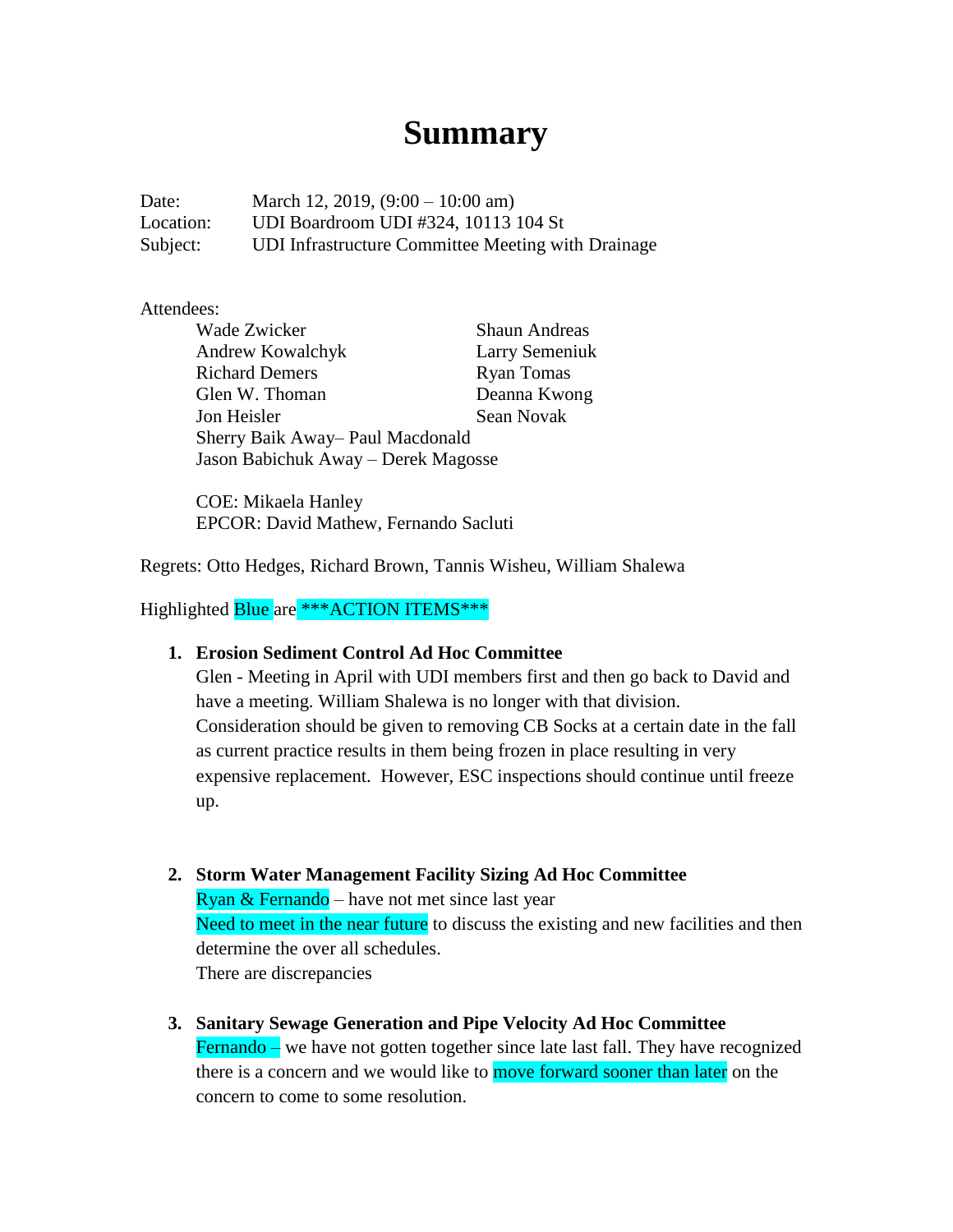**4. Review of Storm Water Management restrictions to Green Field Commercial development**

Wade - Concern with this is sometimes plans change and how do you manage the flow.

Ensure before we move forward with any actions we ensure all parties and all considerations are taken into places - not only for existing plans, but for possibilities on future changes to plans as well.

Concerns EG. A rejection of a proposal to store flows in excess of 70l/s/ha onsite which would have minimal impact on the commercial site design but significant savings to the storm system. From a sustainability perspective it does not make sense to not allow this.

#### **Additions:**

## **Review last meeting summary**

In hand – edits to be emailed to Deanna if required

#### **EPCOR CCTV**

Concerns about the quality of the recordings

They are not taking the video from the correct heights

Who are the particular inspections groups that are resulting in most of these improper videos- a meeting should be held with them to give them a better understanding of what is required – it is not necessarily the company as the whole – rather certain individuals

Epcor also to provide the specifications on what systems they can use to review the recordings and specific specifications and send it to the companies the contractors are using.

Try to get the video companies together to discuss these concerns

Epcor will put some specifications together and UDI will send out.

#### **EPCOR Changes in Management/staff:**

David – now in charge of both the drainage and water inspector groups

Water – Robert Brazeau, Robin Peck, Blake Atkinson Drainage – Matt, Vlad, Students

No longer – Randy, Francisco, William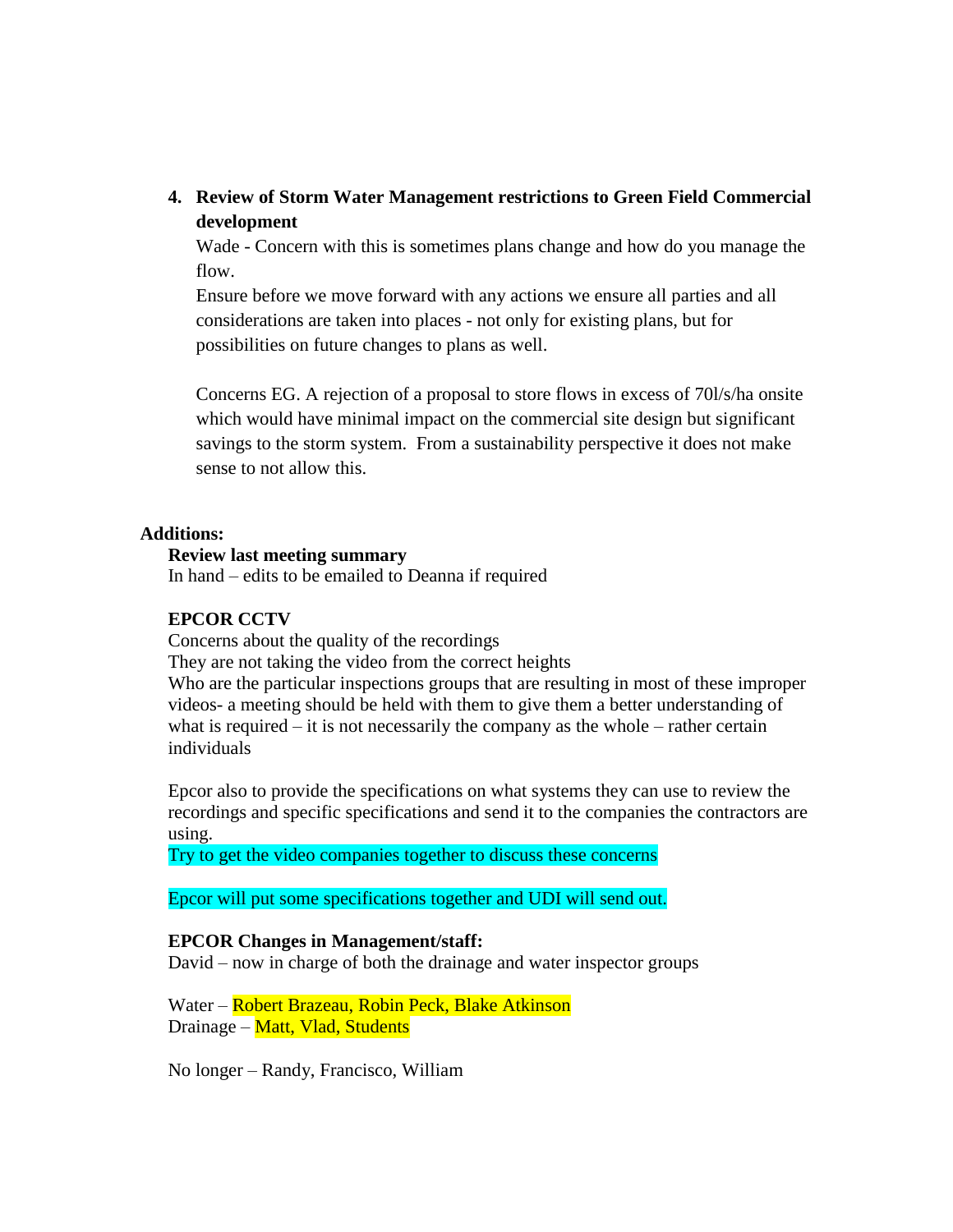## **EPCOR Post Paving Issues**

David

Will start doing reviews because of Asphalt inside of manholes and valve casings at the final lift of asphalt after FAC is already completed.

This is not just a developer issues – this is also a City issue where the contractors are doing the same thing on City projects as well

## **Design Standards**

Fernando – CCPA has come up with a fee suggestions and  $NFS0$  and  $90$ ? – Ryan – concerns about being able to open up the man holes Fernando will set up a time to meet – ask Fernando when ?

## **From COE:**

How everyone feels about the design and or construction inspection teams related to service levels now that the separation of EPCOR Drainage and the City has run a few cycles. Any concerns and or things that could be improved? Just looking for any feedback to allow us to provide a more efficient outcome.

Clarence speaking to getting feedback on the current process:

Wade – longer processes in order to get registered plans. Not 100% sure whether it is the city or whether the delay comes from other areas. Wade will have a meeting with David from Epcor and the consultants to see where the process delay may be.

During the application process, why will **EPCOR** not take the heat plan number without it? It was not an issue previously –EPCOR has advised it was because people are pushing things more this past year – David has advised it is EPCOR team that needs to look into this. Wade will still look into this further and try and get a better understanding of the process. Is causing the delay as per David – they are not getting the information back to the required parties on time.

Clarence Drawings may be of delay - will also look into the city side to see how the drawings might be being impacting the process.

Ryan - First part of the approval takes a little longer – though the  $2<sup>nd</sup>$  part has been a lot more productive and fruitful with moving forward. Might be a good idea provide feedback, detailed steps so that all parties will understand what the other side might need – from design all the way to approval. Clean up the process to get rid of information might be redundant.

Larry – as with anything new that gets implemented, there are going to be growing phases, just a matter of getting used to it. It is great that Clarence is here at this time to discuss the concerns to make sure things are flowing smoothly.

Do not know who the contacts are in order to get answers as to who should be doing what.